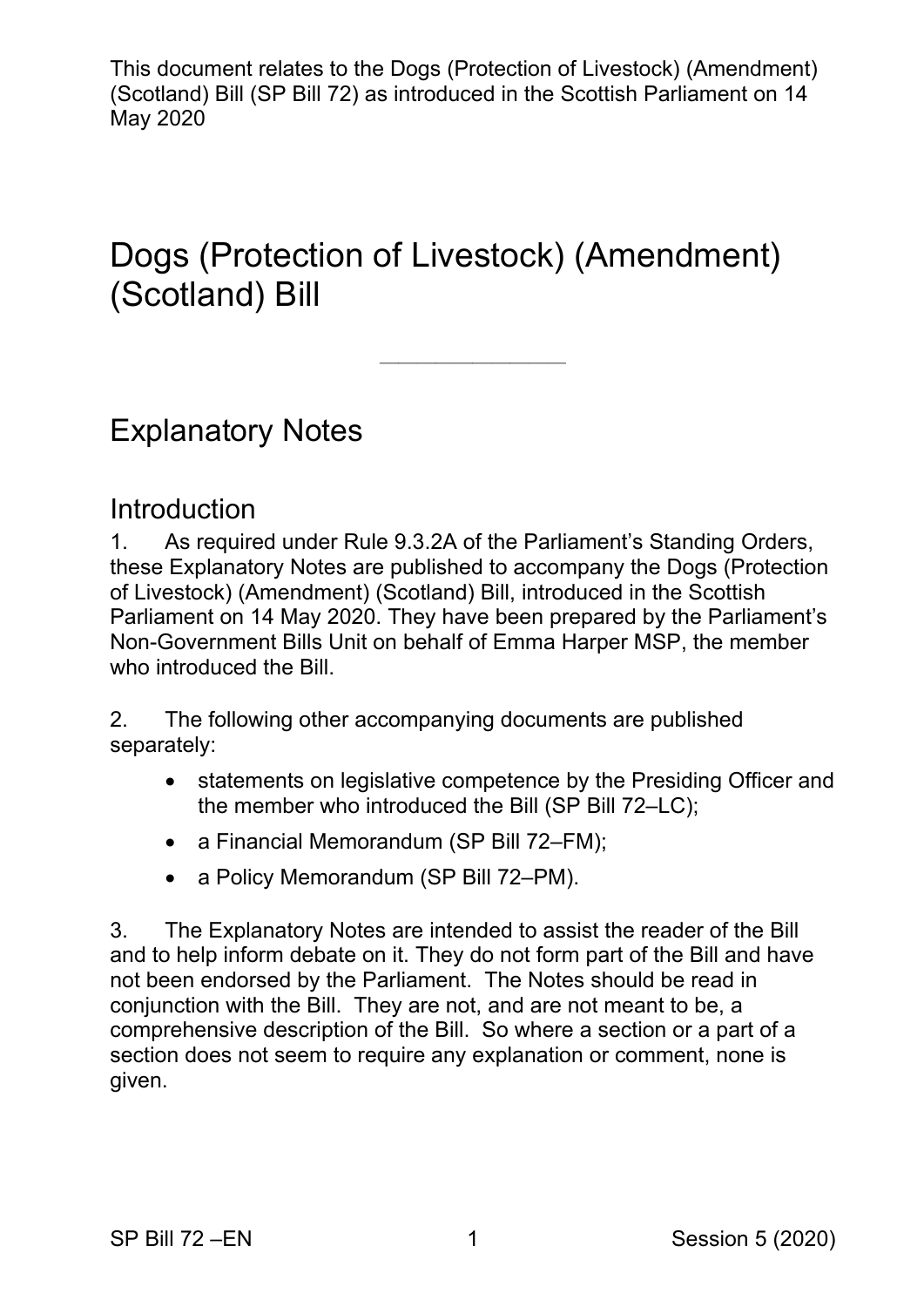## The Bill

4. Under the Dogs (Protection of Livestock) Act 1953 ("the 1953 Act"), where a dog attacks or chases livestock, or is at large in field of sheep, its owner and (if separate) the person in charge of it at the time, commit an offence which carries a maximum penalty of level 3 on the standard scale (currently £1,000).

5. The Bill significantly increases that maximum penalty, and enables the court to make orders in respect of persons convicted of the offence. It provides additional powers to the police for the investigation of the offence (including powers to seize dogs from land or premises, and detain them for the purpose of evidence-gathering), and enables the same powers to be exercised by inspectors appointed by bodies authorised (for that purpose) by the Scottish Ministers. The Bill also extends the application of the offence to cover new livestock species, and clarifies its application to working dogs. Finally, the Bill alters the way the offence is described and defined so as to give greater prominence to the most serious instances.

6. The Bill is in 10 sections, the first seven of which amend the 1953 Act. Section 8 of the Bill amends section 129 of the Civic Government (Scotland) Act 1982. The final two sections deal with commencement and the Bill's short title.

7. The full text of the 1953 Act, as the Bill would amend it, is set out in Annexe A. The text of section 129 of the 1982 Act, as the Bill would amend it, is set out in Annexe B. The text of section 3 of the Dogs Act 1906, which is referred to in section 3 of the Bill, is set out in Annexe C.

## Commentary on sections

### **Section 1: Offence under section 1 of the 1953 Act: name, definition and penalty**

8. Section 1 of the 1953 Act is currently entitled "Penalty where dog worries livestock on agricultural land" and sets out that if a dog "worries" livestock on any agricultural land, the owner of the dog, and, if it is in the charge of a person other than its owner, that person also, is guilty of an offence. "Worrying" livestock is defined in subsection (2) as "(a) attacking livestock; or (b) chasing livestock in such a way as may reasonably be expected to cause injury or suffering to the livestock or, in the case of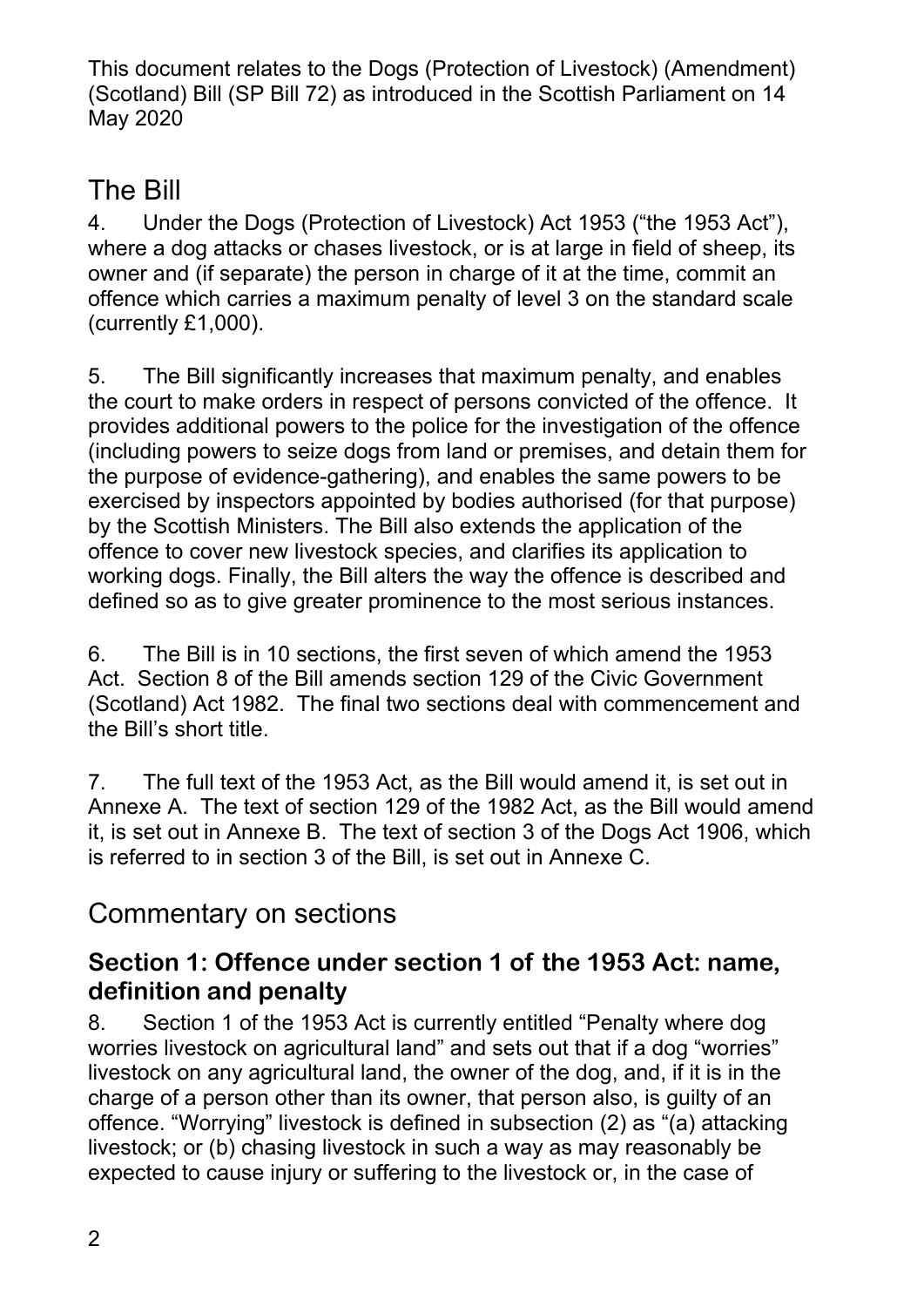females, abortion, or loss of or diminution in their produce; or (c) being at large (that is to say not on a lead or otherwise under close control) in a field or enclosure in which there are sheep". Subsection (2A) sets out exceptions to subsection (2)(c), including for certain working dogs. Subsections (3)-(5) also deal with exceptions to the offence and subsection (6) sets out the maximum penalty for the offence.

9. Section 1(2) of the Bill changes the title of the section, partly so as to include the words "attacks or" before "worries". Subsections (3)(a), (3)(d) and (4) make equivalent changes at other places in sections 1 and 2 of the 1953 Act which refer to the "worrying" of livestock. Subsection (3)(b) removes paragraph (a) from the definition of "worrying", so that it becomes the term used only for the less serious types of behaviour that constitute the offence. While these changes do not alter the scope of the offence (that is, all the same behaviours continue to constitute the offence), they ensure that the word "attack" is given greater prominence in the legislation, and that the language of the offence better reflects its seriousness.

10. Section 1(3)(c) of the Bill amends section 1(2A)(b) of the 1953 Act to include assistance dogs other than guide dogs in the list of working dogs which may be at large in a field of sheep without this constituting "worrying". However, it also provides that any of these working dogs may be so at large only "if and to the extent that the dog is performing the role in question". This means, for example, that if a guide dog is at large in a field of sheep when it is not working but is instead being exercised by a sighted person, its owner and the person in charge of it at the time would be committing an offence.

11. Section 6(2)(c) of the Bill adds to the 1953 Act a definition of "assistance dog" which links to the existing definition in section 173(1) of the Equality Act 2010. That definition covers (a) guide dogs for the blind, (b) dogs trained to assist the deaf, (c) dogs trained by prescribed charities (that is, prescribed in regulations under the 2010 Act) to assist people with epilepsy or other disabilities affecting their mobility, manual dexterity, physical coordination or ability to lift, carry or move everyday objects, and (d) dogs in other (prescribed) categories trained to assist people with other (prescribed) disabilities. As a result, where regulations under the 2010 Act add new categories of "assistance dog" for the purposes of that Act (requiring the drivers of taxis and private hire vehicles to transport assistance dogs with their owners and to do so without additional charge),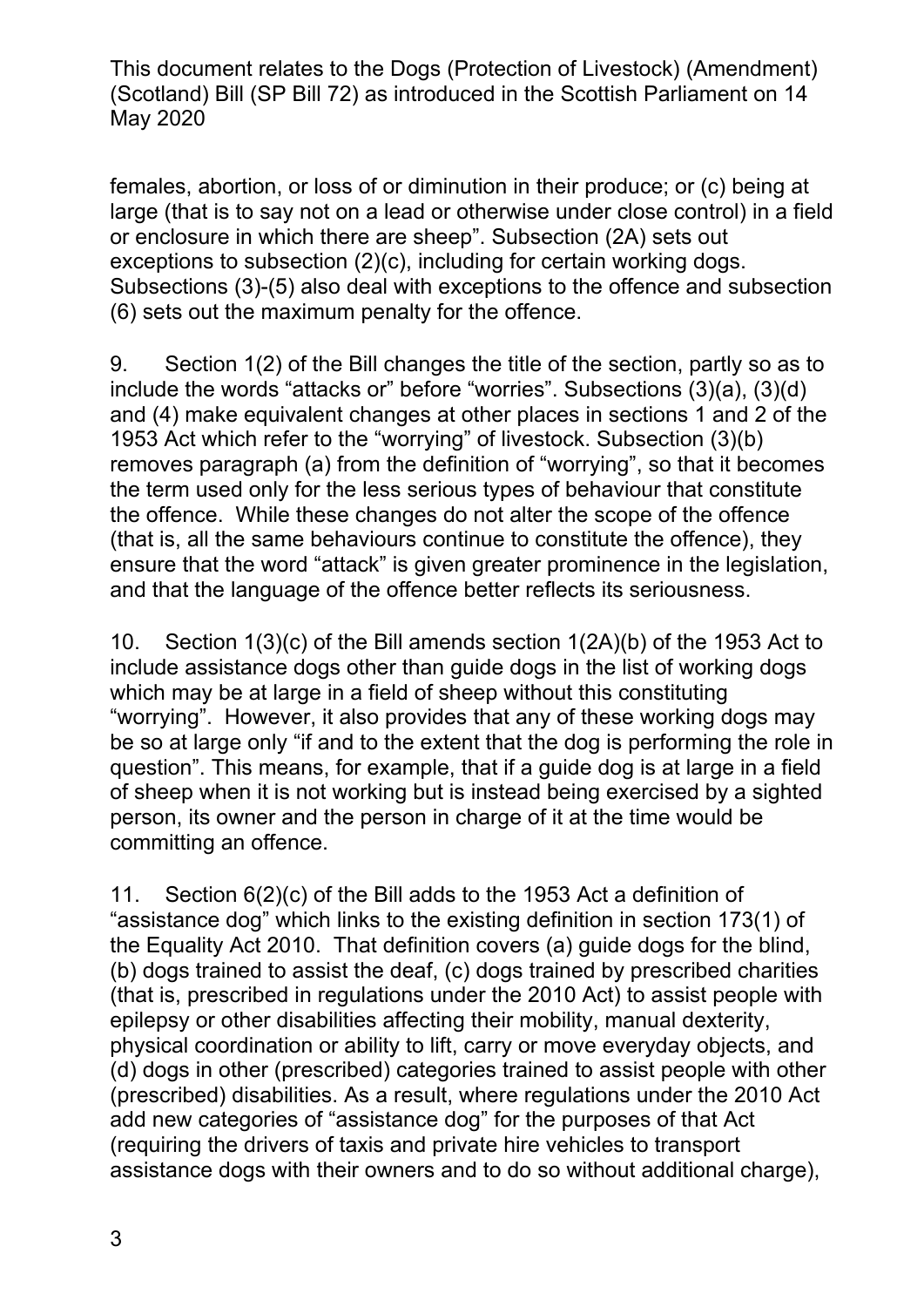this will carry over automatically to the 1953 Act (enabling the owner or person in charge of such a dog, when it is working, to allow it to be at large in a field of sheep).

12. Under the 1953 Act, the penalty for those found guilty of the section 1 offence is a fine not exceeding level 3 on the standard scale (there is a standard scale of fines for summary offences and level 3 is currently set at £1,000). Section 1(3)(e) increases the maximum penalty to imprisonment for up to six months or a fine not exceeding level 5 on the standard scale (currently set at £5,000), or both.

### **Section 2: Power to make order in respect of person convicted**

13. Section 2 of the Bill inserts a new section, section 1A, into the 1953 Act. New section 1A provides for an additional penalty that may be imposed on a person convicted of the section 1 offence (whether that person is the owner of the dog or the person who was in charge of it at the time).

14. Subsection (1) of new section 1A allows the court, by order, to disqualify the convicted person from owning or keeping dogs, or to require the person to prevent any dog the person is in charge of from going onto land on which livestock is present or is likely to be present, or both. The length of the disqualification or requirement is for the court to determine (and if the court imposes both a disqualification and a requirement, these may be for different periods of time).

15. Subsection (2) of new section 1A requires the order to be treated as a sentence, so that it can be appealed in the same way as a sentence can be appealed.

16. Subsection (3) of new section 1A provides that a breach of such an order is punishable by a fine of up to level 5 on the standard scale (currently set at £5,000).

17. Subsections (4) and (5) entitle the convicted person to apply to the court to have the order discharged in whole or in part, but only if at least one year has elapsed since the order was made. It will be for the courts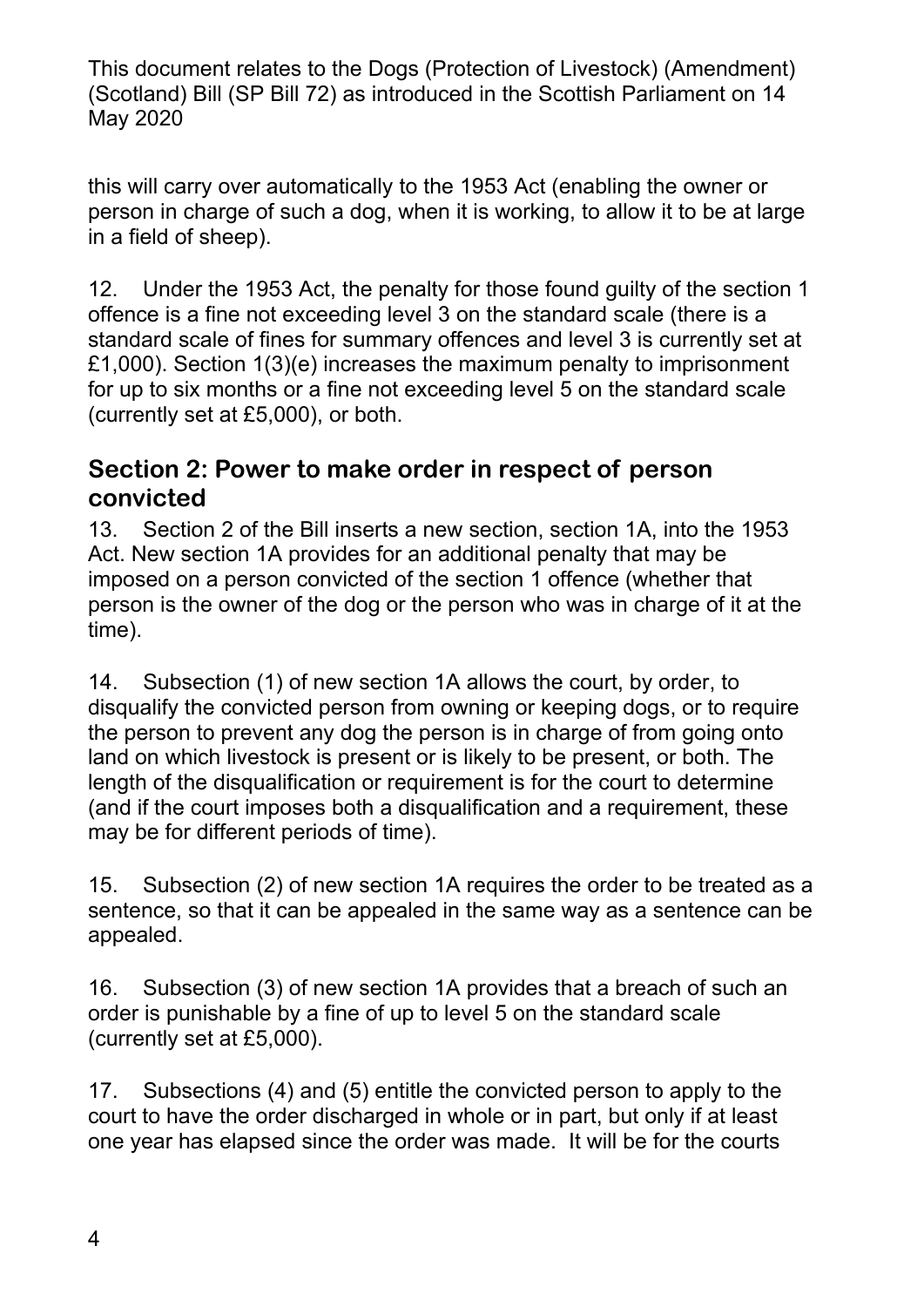themselves to prescribe, in rules of court, how such an application is to be made.

18. Under subsection (6), if the application (to have the order discharged) is refused, the convicted person may appeal the refusal to the Sheriff Appeal Court. The person may, separately, apply again to have the disqualification order discharged, but (again) only if at least a year has elapsed since the previous refusal.

### **Section 3: Powers to seize etc. dog suspected of attacking or worrying livestock**

19. Section 3 of the Bill amends section 2 of the 1953 Act. Section 2 of the 1953 Act sets out how the offence is to be enforced.

20. Section 2(2) of the 1953 Act allows a police officer to seize and detain a dog that the officer believes has been worrying livestock on agricultural land but only if the dog is found on the land in question and no-one is present who admits to being its owner or in charge of it, and only in order to ascertain who the owner is. Section 2(3) of the 1953 Act applies section 3 of the Dogs Act 1906 to dogs seized and detained in this way. As a result, the seized dog must be kept by the police for at least seven days while efforts are made to identify the owner, the dog must be fed and maintained during that period, the owner may be required to pay the cost of its detention, and an unclaimed dog may be either sold or destroyed.

21. Section 3(2) of the Bill amends section 2(2) of the 1953 Act, so that the power to seize and detain a dog in order to identify its owner can be exercised by an inspector (see section 5) as well as by a police officer. The power is also extended so that a dog can be seized from any land on which it is found, not just the agricultural land where the livestock attack or worrying took place (for example it could be on a grass verge nearby); but it does not allow a dog to be seized from within premises.

22. Section 3(3) of the Bill inserts a new subsection (2A) into section 2 of the 1953 Act. This new subsection confers a new power, exercisable by either a police officer or inspector, to allow a dog suspected of attacking or worrying livestock on agricultural land to be seized and detained, so that the dog can be examined in order to identify and secure any evidence. As with subsection (2), this power covers situations where the dog is no longer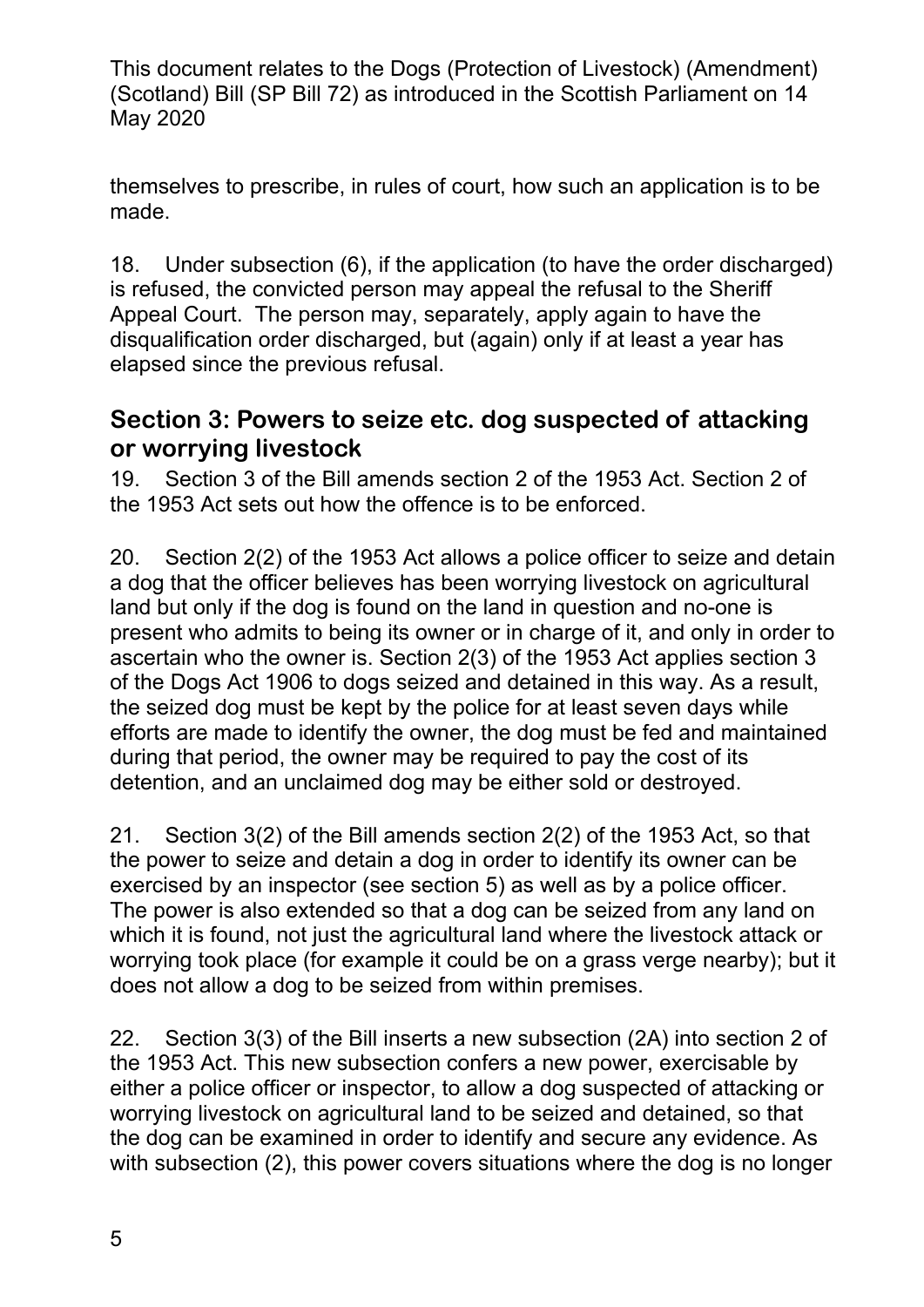on the land where the attack or worrying took place, but does not allow a dog to be seized from within premises.

23. Section 3(4) of the Bill amends section 2(3) of the 1953 Act, which relates to the disposal of seized dogs in terms of section 3 of the Dogs Act 1906.

24. Section 3(4)(a) of the Bill disapplies section 3(10) of the 1906 Act for the purposes of the 1953 Act. This is a technical change to reflect the fact that section 3(10) of the 1906 Act has already been repealed (and, in any case, never had any application in Scotland).

25. Section 3(4)(b) of the Bill limits the application of section 3 of the 1906 Act to cases where a seizure of a dog (under section 2(2) of the 1953 Act) is undertaken by a police officer. (Separate provision is made for how section 3 of the 1906 Act applies where the seizure of a dog under section 2(2) is undertaken by an inspector – see paragraph 29 below.)

26. Section 3(4)(c) of the Bill makes section 2(3) of the 1953 Act subject to new section 2(6) of that Act (inserted by section 3(5) of the Bill – see paragraph 30 below).

27. Section 3(5) of the Bill inserts new subsections (4) to (6) into section 2 of the 1953 Act.

28. New subsection (4) applies section 3 of the 1906 Act to dogs seized by a police officer under the new section 2(2A) of the 1953 Act on a similar basis to how that section is applied to dogs seized by a police officer under section 2(2) of the 1953 Act – except that, in the case of a dog seized under section 2(2A), the owner cannot be required to pay the cost of its detention.

29. New subsection (5) makes different modifications to the application of section 3 of the 1906 Act in cases where the dog was seized – either under section 2(2) or 2(2A) of the 1953 Act – by an inspector rather than a police officer. Specifically, references to the police are to be read as references to the inspecting body, so that it is, for example, the inspecting body that is to serve notice on the dog's owner that it has been found, and that has the power to dispose of any dog unclaimed by its owner after seven days. Section 3(9) of the 1906 Act (which refers to financial arrangements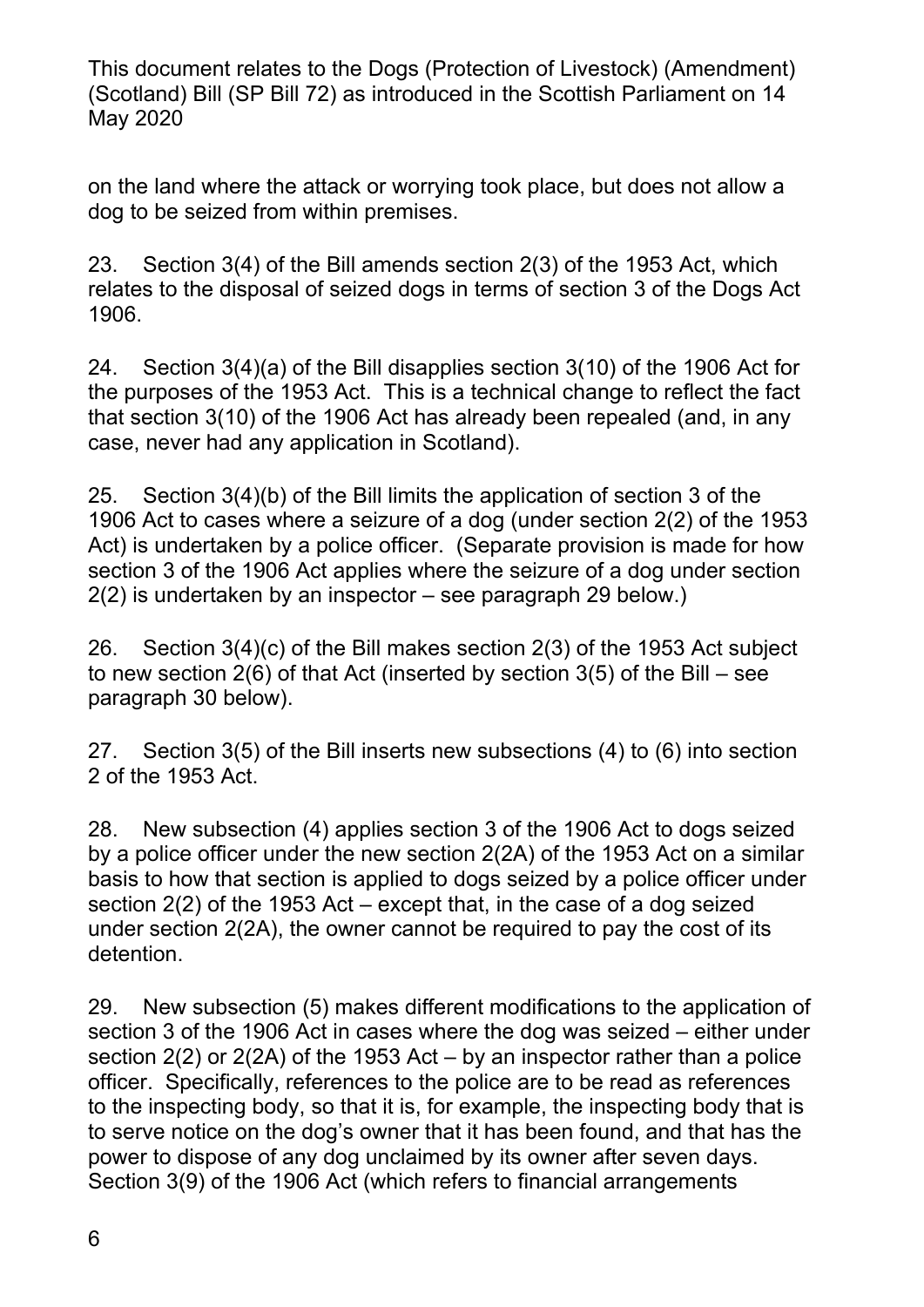between Police Scotland and the Scottish Police Authority) is also disapplied.

30. New subsection (6) imposes a presumption on the police or an inspecting body, when disposing of a dog unclaimed by its owner after seven days, to sell the dog rather than destroy it unless the dog is dangerous or selling it is impracticable.

### **Section 4: Powers to authorise entry, search, seizure etc.**

31. Section 4 of the Bill replaces section 2A of the 1953 Act with a new version.

32. The existing section 2A allows a justice of the peace to issue a warrant authorising a constable to enter and search premises if the constable has reason to believe that a dog suspected of livestock worrying is on the premises, but only in order to identify the dog. The new section 2A expands on this in a number of respects: it allows a sheriff as well as a justice of the peace to issue the warrant; it allows it be applied for by an inspector (see section 5 regarding inspectors) as well as by a constable; it allows premises to be entered and searched not only to identify the dog but also to ascertain who the owner is, and to examine, seize and detain the dog in order to collect evidence; and it allows these things to be done, in urgent cases, without a warrant.

33. Under subsections (1)(b) to (3) of new section 2A, one of the preconditions for seeking a warrant is that the constable or inspector has sought admission to the premises and been refused, and has then served notice of the intention to seek a warrant. But it also allows for situations where the constable or inspector has not sought admission because a refusal could reasonably be expected, and where the constable or inspector hasn't given notice of the intention to seek a warrant because doing so would frustrate the purpose of obtaining a warrant (for example, if it is likely that the dog would be removed from the premises before the warrant could be obtained). An alternative pre-condition is that the premises are unoccupied or the occupier is temporarily absent.

34. Subsection (4) of new section 2A allows the police officer or inspector to use reasonable force to enter the premises. If the dog is then seized and detained in order to ascertain who the owner is, the owner can be required to repay the cost of detaining it on the same basis as if the dog had been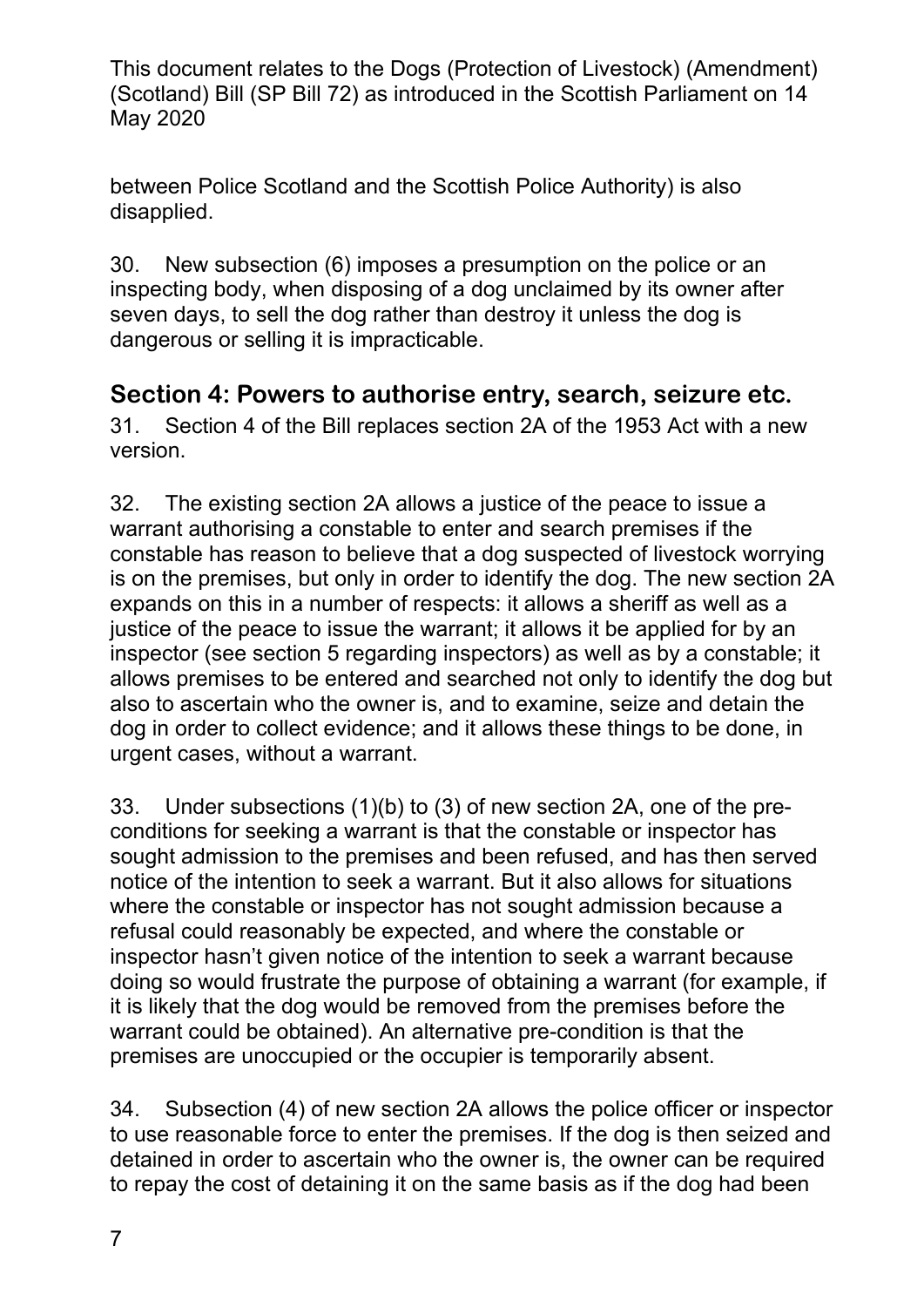found on land other than premises and no person admitted to being its owner or to being in charge of it (see also paragraph 37).

35. Under subsection (5) the warrant provides authority for opening "lockfast places" (for example, forcing open a locked door) and provides authorisation for individuals named in the warrant or for anyone carrying out a role specified in the warrant to accompany the police officer or inspector. (For example, it may be more practical to take a vet to the dog, rather than taking the dog to the vet.)

36. Subsection (6) allows premises to be entered and searched, and dogs to be seized and detained, without a warrant in urgent cases; but subsection (7) prevents this being done in the case of domestic premises. So, the police or an inspector would always need a warrant, for example, to seize a dog from its owner's home.

37. Subsections (8) and (9) of new section 2A specify how the rules on the detention of dogs (under section 3 of the Dogs Act 1906) apply in the case of dogs seized from premises under subsection (4) of that section. Where the dog is detained under subsection (4)(b), for the purpose of ascertaining who its owner is, it is treated on the same basis as a dog seized from land and detained for a similar purpose under section 2(2). Where the dog is detained under subsection (4)(c), for the purpose of gathering evidence, it is treated on the same basis as a dog seized from land and detained for a similar purpose under section 2(2A). In particular, this means that the owner may be required to repay the cost of detaining the dog if it is detained for the purpose of ascertaining who its owner is, but not if it is detained for evidence-gathering.

38. Section 4(2) of the Bill inserts new section 2B into the 1953 Act. This new section provides for a police officer or inspector who has seized a dog for the purpose of gathering evidence to arrange for the dog to be examined by a vet, and for the vet to take samples from the dog. This can be done either with or without the owner being present.

### **Section 5: Inspecting bodies and inspectors**

39. Section 5 of the Bill inserts new section 2C and new section 2D into the 1953 Act.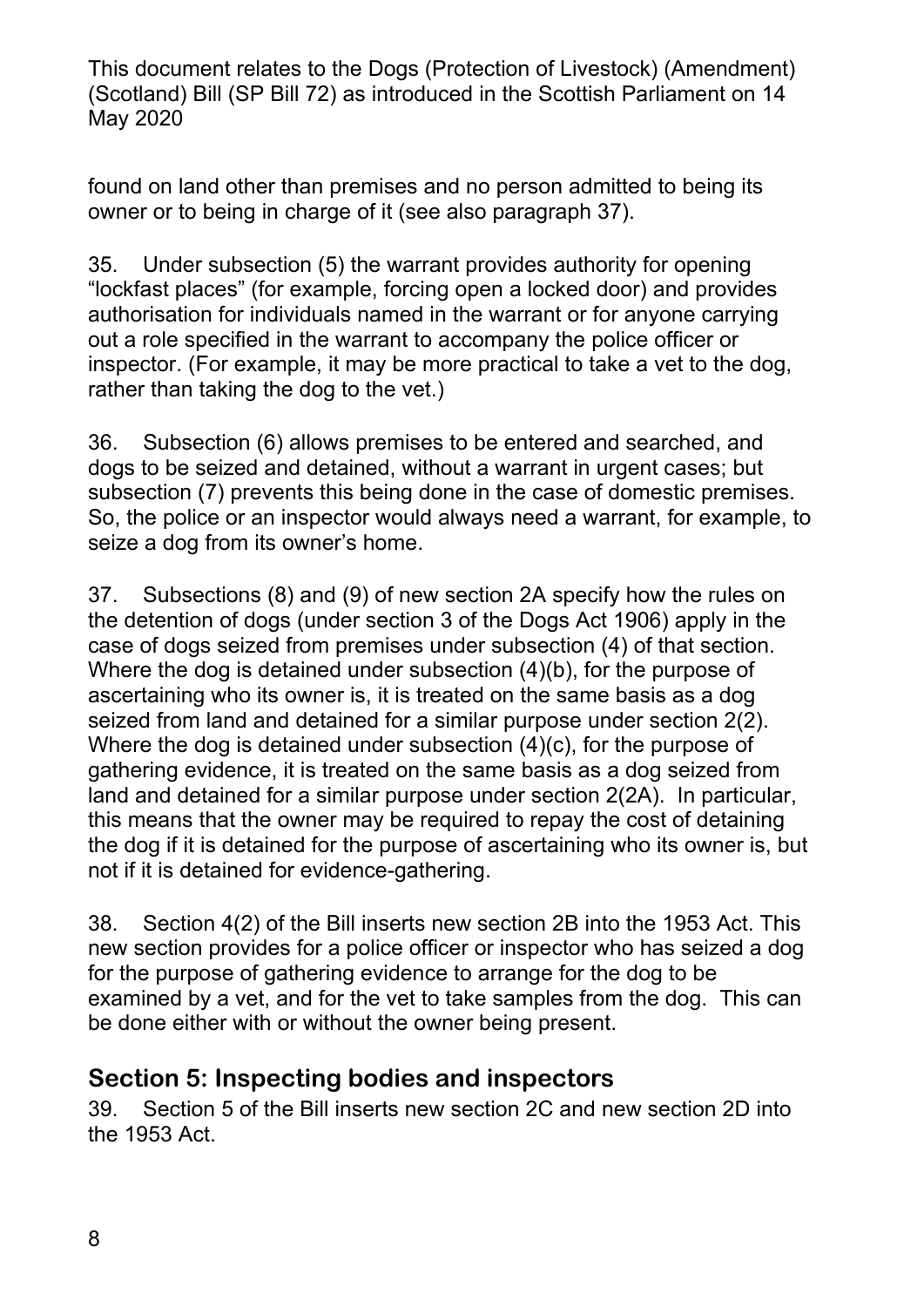40. New section 2C gives powers to Scottish Ministers, by regulations (under the negative procedure  $-$  see section  $6(4)$  of the Bill) to appoint individuals, organisations or bodies as "inspecting bodies", which may in turn appoint inspectors (employees or officers of the inspecting body). Any prospective inspecting body must be consulted by Scottish Ministers before being appointed. (Note that this does not allow Ministers to decide which individuals are appointed as inspectors.)

41. New section 2D provides that neither inspectors nor inspecting bodies incur civil or criminal liability (that is, they cannot be sued or prosecuted) for anything done by inspectors in carrying out their functions under the 1953 Act, so long as the inspectors act on reasonable grounds and in good faith.

### **Section 6: Definitions**

42. Section 6 of the Bill amends the definitions set out in section 3(1) of the 1953 Act, adds further definitions, and gives the Scottish Ministers power to amend those definitions.

43. The definition of "livestock" is amended to include camelids (for example, alpacas and llamas), ostriches, farmed deer, enclosed game birds and buffalo, and gives further explanation of the meaning of "farmed deer" and "enclosed game birds"; the definition of "agricultural land" is also amended to include land used for the purpose of raising game birds to ensure that where enclosed game birds are attacked or worried by a dog, this counts as attacking or worrying them on agricultural land. "Donkeys" replaces the term "asses", within the definition of "horses", in order to reflect modern terminology.

44. Section 6(3) of the Bill inserts new section 3(4) into the 1953 Act to allow the Scottish Ministers by regulations to amend the definitions set out in section 3(1). Section 6(4) specifies that these regulations, and the regulations that allow the Scottish Ministers to appoint inspecting bodies (under new section  $2C(1)$ ), are subject to the negative procedure  $$ meaning that the regulations must be laid before the Parliament and are then subject, for 40 days, to annulment by resolution.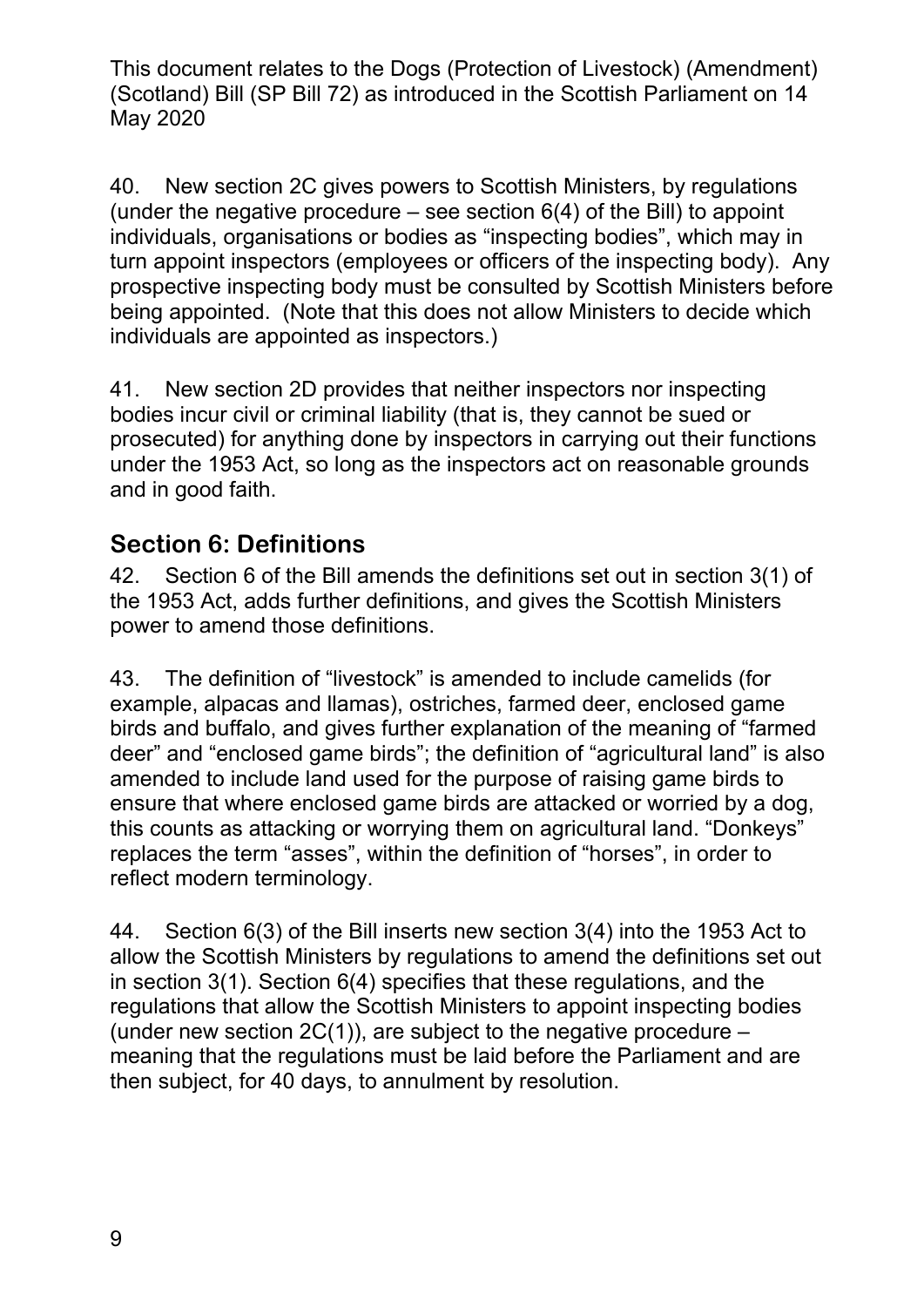### **Section 7: Minor and consequential amendments to 1953 Act**

45. This section changes various references (in section 1 of the 1953 Act) to an offence "under this Act" to refer instead to an offence under "this section" (i.e. under section 1). This is to distinguish that offence from the new offence created by section 1A(3) of the 1953 Act (inserted by section 2 of the Bill). Where references to an offence "under this Act" are retained (in section 2(1) and 2A(1) of the 1953 Act), this is to allow the powers of entry, search, seizure and detention of a dog to be used for investigating and enforcing both offences.

### **Section 8: Consequential amendments to the Civic Government (Scotland) Act 1982**

46. Section 8 sets out consequential amendments to section 129 of the Civic Government (Scotland) Act 1982, which (amongst other things) provides a defence to a person sued for killing or injuring a dog where the person was acting for the protection of livestock. Section 8 adjusts references in section 129 to a dog "worrying" livestock to become references to the dog "attacking or worrying" livestock, in line with the changes made, by section 1 of the Bill, to the 1953 Act. The terms "livestock" and "worrying" are also given the same meanings in section 129 as they will have (once the Bill is in force) in the 1953 Act. This should ensure that the defence is available (under section 129) to anyone protecting any livestock that is also protected under the 1953 Act.

### **Section 9: Commencement**

47. Section 9 brings into force immediately after Royal Assent section 5(1) (which inserts new section 2C of the 1953 Act) and section 6(4) (which inserts new section 3(5) of that Act). This is to allow the Scottish Ministers to appoint inspecting bodies, and for those bodies to appoint inspectors, prior to the commencement of the provisions that give such inspectors their powers of investigation and enforcement.

48. Apart from section 9 itself and section 10, all other provisions of the Bill (and hence the other substantive changes it makes to the 1953 Act) come into force six months after the date of Royal Assent.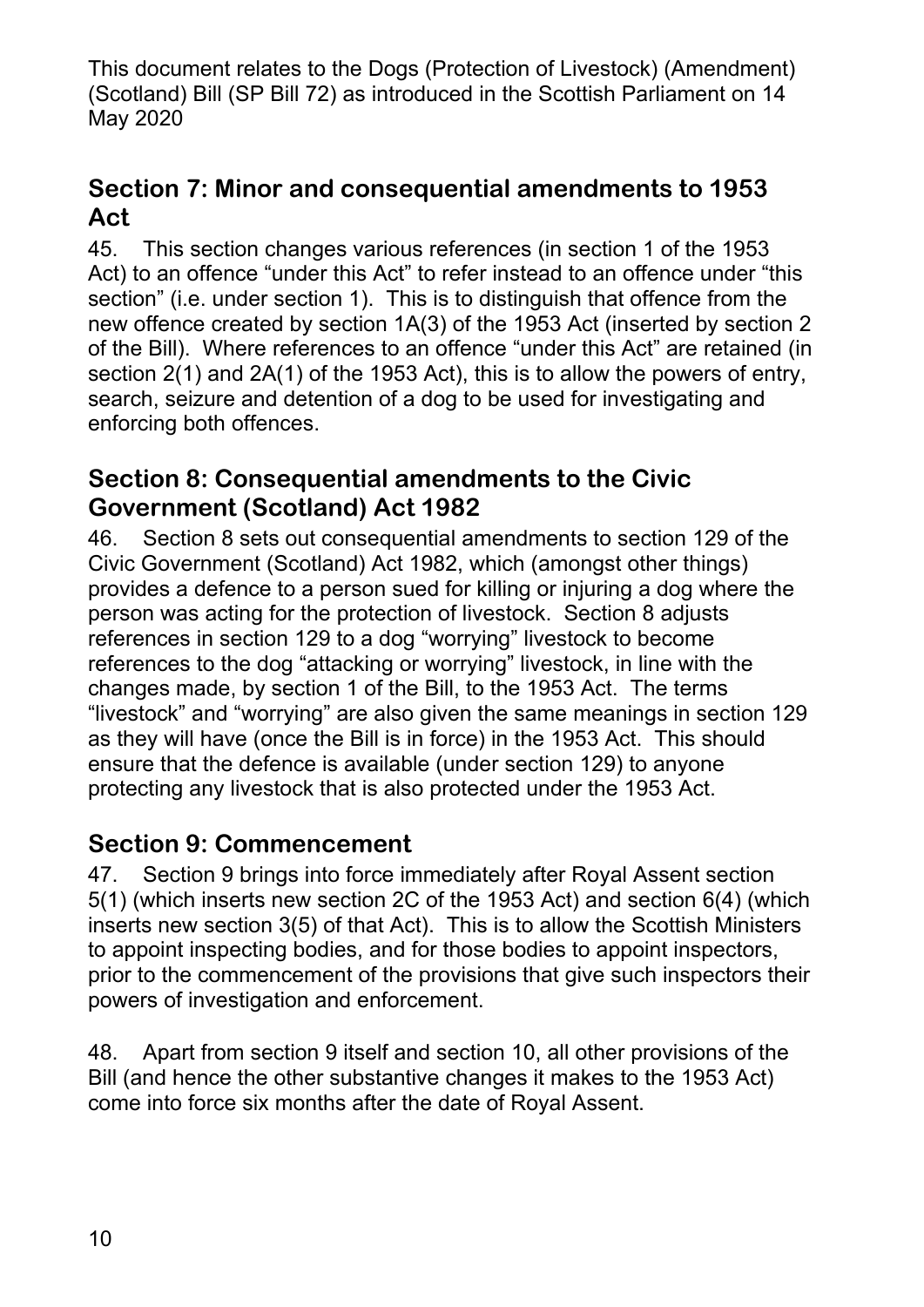#### **Annexe A: The Dogs (Protection of Livestock) Act 1953 (as it would be amended by the Bill)**

#### **Note: Text shown underlined is text added or substituted by the Bill; ellipsis ([…]) shows where the Bill removes text.**

An Act to provide for the punishment of persons whose dogs worry livestock on agricultural land; and for purposes connected with the matter aforesaid.

[14th July 1953]

#### **1 Offence where dog attacks or worries livestock on agricultural land1**

- (1) Subject to the provisions of this section, if a dog attacks or worries livestock on any agricultural land, the owner of the dog, and, if it is in the charge of a person other than its owner, that person also, shall be guilty of an offence under this section<sup>2</sup>.
- (2) For the purposes of this Act worrying livestock means—
	- (a)  $[\dots]^3$
	- (b) chasing livestock in such a way as may reasonably be expected to cause injury or suffering to the livestock or, in the case of females, abortion, or loss of or diminution in their produce, or
	- (c) being at large (that is to say not on a lead or otherwise under close control) in a field or enclosure in which there are sheep.
- (2A) Subsection (2)(c) of this section shall not apply in relation to—
	- (a) a dog owned by, or in the charge of, the occupier of the field or enclosure or the owner of the sheep or a person authorised by either of those persons; or
	- (b) a police dog, a guide dog or other assistance dog, trained sheep dog, a working gun dog or a dog lawfully used to hunt, but only if and to the extent that the dog is performing the role in question.
- (3) A person shall not be guilty of an offence under this  $section<sup>4</sup>$  by reason of anything done by</u> a dog, if at the material time the livestock are trespassing on the land in question and the dog is owned by, or in the charge of, the occupier of that land or a person authorised by him, except in a case where the said person causes the dog to attack the livestock.
- (4) The owner of a dog shall not be convicted of an offence under this  $\frac{\mathrm{section}^5}{2}$  in respect of the attacking or worrying of livestock by the dog if he proves that at the time when the dog attacked or worried the livestock it was in the charge of some other person, whom he reasonably believed to be a fit and proper person to be in charge of the dog.
- (5) Where the Minister is satisfied that it is inexpedient that subsection (1) of this section should

<u>.</u>

<sup>&</sup>lt;sup>1</sup> Currently reads: **Penalty where dog worries livestock on agricultural land** 

<sup>2</sup> Currently reads: Act

<sup>&</sup>lt;sup>3</sup> Currently reads: attacking livestock, or

<sup>4</sup> Currently reads: Act

<sup>5</sup> Currently reads: Act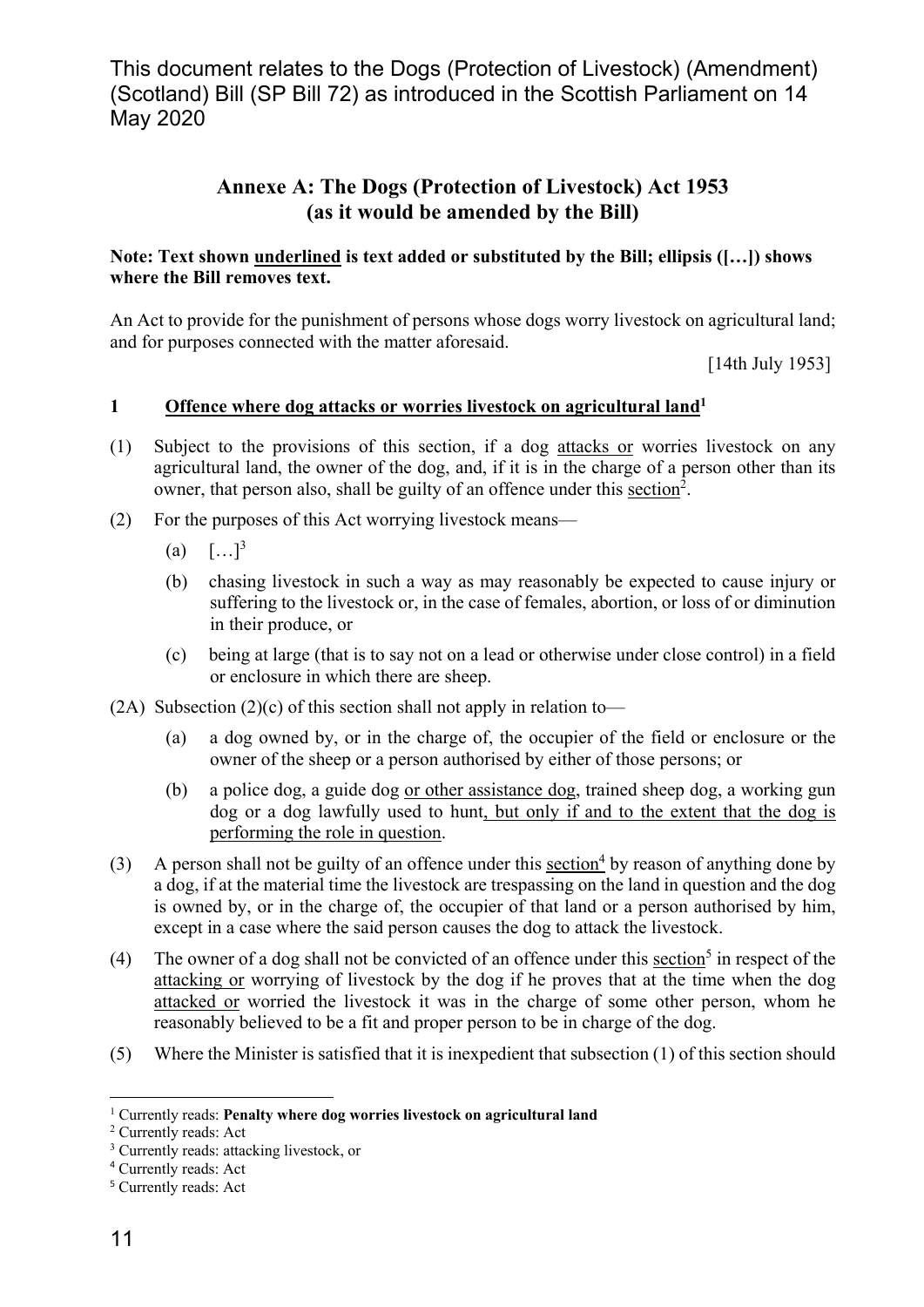apply to land in any particular area, being an area appearing to him to consist wholly or mainly of mountain, hill, moor, heath or down land, he may by order direct that subsection shall not apply to land in that area.

- (6) A person guilty of an offence under this  ${\rm section}^6$  shall be liable on summary conviction—
	- (a) to imprisonment for a term not exceeding six months;
	- (b) to a fine not exceeding level 5 on the standard scale; or
	- $(c)$  both.<sup>7</sup>

#### **1A Orders in respect of persons convicted of an offence under section 1**

- (1) Where a person (P) is convicted of an offence under section 1, the court may make an order—
	- (a) disqualifying P from owning or keeping a dog during such period as the court thinks fit,
	- (b) requiring P, during such period as the court thinks fit, to prevent any dog of which P has charge from going on to land which P knows, or reasonably ought to know, is agricultural land on which livestock is present or is likely to be present, or
	- (c) both.
- (2) Where P is convicted of an offence under section 1, then for the purposes of any appeal under the Criminal Procedure (Scotland) Act 1995 (c.46) an order under subsection (1) is to be treated as a sentence.
- (3) If P fails to comply with an order under subsection (1), P commits an offence and is liable on summary conviction to a fine not exceeding level 5 on the standard scale.
- (4) Subsection (5) applies where an order has been made under subsection (1) and at least one year has elapsed since the order was made.
- (5) P may, in such manner as may be prescribed by rules of court, apply to the court which made the order for the order to be discharged in whole or in part, or otherwise varied.
- (6) If the application in respect of an order is refused, in whole or in part–
	- (a) P may appeal to the Sheriff Appeal Court, and
	- (b) no further application in respect of that order shall otherwise be competent unless at least one year has elapsed from the date of the refusal.

#### **2 Enforcement**

(1) As respects an offence under this Act alleged to have been committed in respect of a dog on any agricultural land in England or Wales, no proceedings shall be brought except—

 $\overline{a}$ 

<sup>6</sup> Currently reads: Act

<sup>7</sup> Currently reads:

<sup>(</sup>a) except in a case falling within the succeeding paragraph, to a fine not exceeding ten pounds;

<sup>(</sup>b) in a case where the person in question has previously been convicted of an offence under this Act in respect of the same dog, to a fine not exceeding fifty pounds

<sup>[</sup>but by virtue of the Criminal Procedure (Scotland) Act 1975, these penalties are to be read as if the maximum fine that may be imposed on summary conviction were level 3 on the standard scale]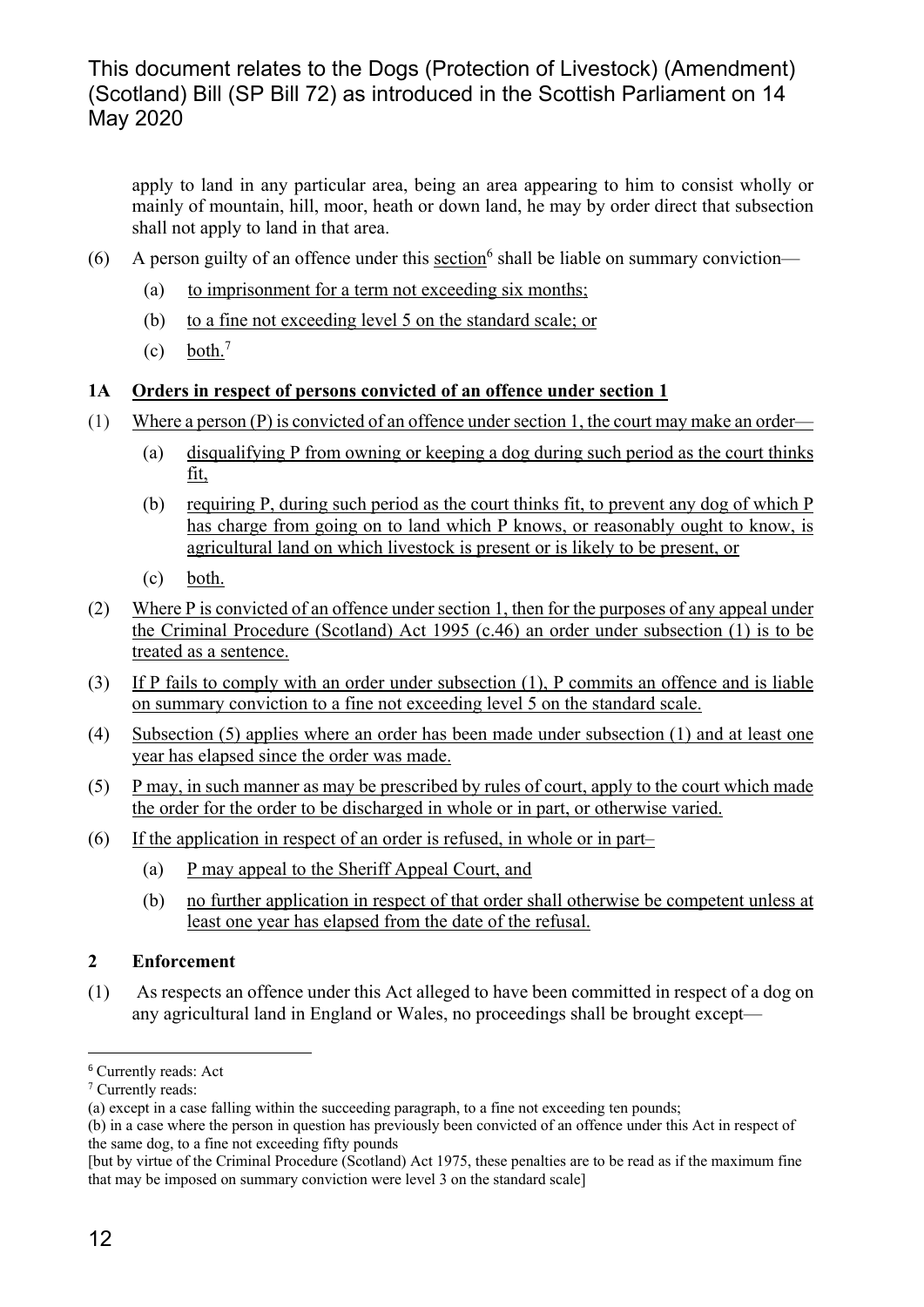- (a) by or with the consent of the chief officer of police for the police area in which the land is situated, or
- (b) by the occupier of the land, or
- (c) by the owner of any of the livestock in question.
- (2) Where in the case of a dog found on any land (other than premises)—
	- (a) a police officer or inspector has reasonable cause to believe that the dog has been attacking or worrying livestock on land that<sup>8</sup> appears to him to be agricultural land, and
	- (b) no person is present who admits to being the owner of the dog or in charge of it,

then for the purpose of ascertaining who is the owner of the dog the police officer or inspector may seize it and may detain it until the owner has claimed it and paid all expenses incurred by reason of its detention.

- (2A) Where in the case of a dog found on any land (other than premises) a police officer or inspector has reasonable cause to believe that–
	- (a) the dog has been attacking or worrying livestock on land (whether the land on which the dog is found or other land) that appears to him to be agricultural land, and
	- (b) it is necessary to seize the dog in order to identify and secure evidence of the commission of an offence under section 1 of this Act,

then the police officer or inspector may seize the dog and may detain it for as long as necessary to identify and secure any such evidence.

- (3) Subsections (4) to  $(9)^9$  of section three of the Dogs Act, 1906 (which provide for the disposal of dogs seized under subsection (1) of that section if unclaimed after seven days) shall apply in relation to dogs seized by a police officer under subsection (2) of this section<sup>10</sup> as they apply in relation to dogs seized under subsection (1) of that section (which provides for the seizure and detention of dogs found in highways and places of public resort and believed to be stray dogs), subject to subsection (6) of this section.
- (4) Subsections (2) to (9) of section three of the Dogs Act, 1906 shall apply in relation to dogs seized by a police officer under subsection (2A) of this section as they apply in relation to dogs seized under subsection (1) of that section, subject to–
	- (a) disregarding the words "and paid all expenses incurred by reason of its detention" where they appear in subsection (4) of that section, and
	- (b) subsection (6) of this section.
- (5) Where a dog has been seized by an inspector under subsection (2) or (2A) of this section, the relevant provisions of section three of the Dogs Act, 1906 shall apply as if the dog had been seized by a police officer under one of those subsections, subject to the following modifications–
	- (a) references to "the chief officer of police, or any person authorised by him in that

<sup>&</sup>lt;u>.</u> 8 Currently reads: that land, and the land

<sup>&</sup>lt;sup>9</sup> Currently reads: (10)

<sup>&</sup>lt;sup>10</sup> Currently reads: under the last preceding subsection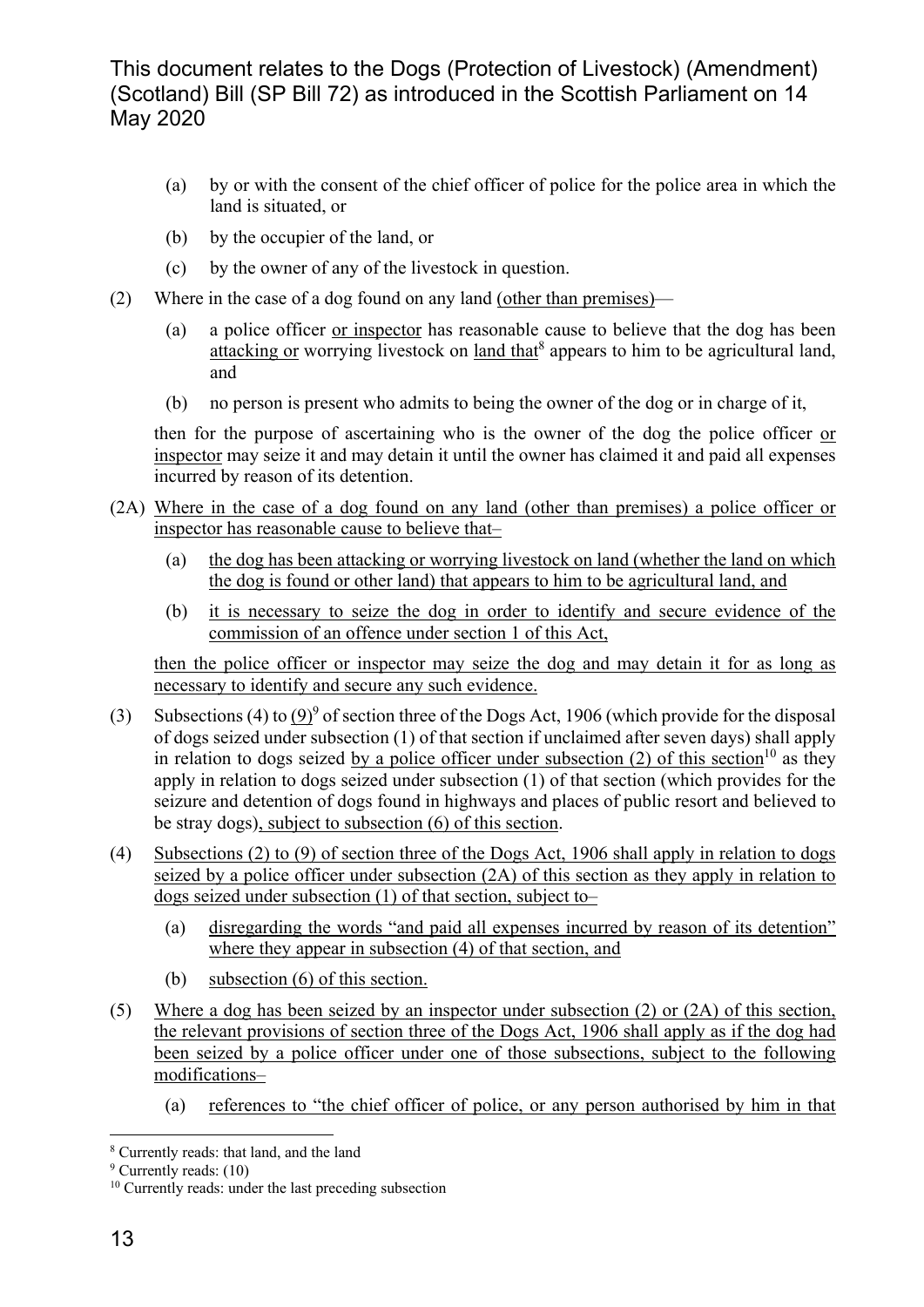> behalf" shall be read as references to "the inspecting body that appointed the inspector who seized the dog, or any person authorised by that body",

- (b) references to "the chief constable of the Police Service of Scotland", "the police" and "the police officer" shall be read as references to "the inspecting body that appointed the inspector who seized the dog", and
- (c) subsection (9) of that section shall not apply.
- (6) The application of section three of the Dogs Act, 1906 to dogs seized under this section is subject to a presumption that, unless there are reasonable grounds to suspect that the dog is dangerous or it is otherwise impracticable to do so, the dog should be sold rather than destroyed.

#### **2A Power to authorise entry, search, seizure etc.**

- (1) Subsection (4) applies if, on an application made by a constable or an inspector, a sheriff or a justice of the peace is satisfied—
	- (a) that there are reasonable grounds for believing that a dog in respect of which an offence under this Act has been committed is on premises specified in the application, and
	- (b) that either subsection (2) or subsection (3) is complied with in relation to the premises.
- (2) This subsection is complied with in relation to premises if—
	- (a) either—
		- (i) admission to the premises has been refused, or
		- (ii) such a refusal may reasonably be expected, and
	- (b) either—
		- (i) notice of the intention to seek a warrant has been given to the occupier of the premises, or
		- (ii) the giving of such notice would frustrate the purpose for which the warrant is sought.
- (3) This subsection is complied with if the premises are unoccupied or the occupier is temporarily absent.
- (4) Where this subsection applies, the sheriff or justice of the peace may issue a warrant authorising a constable or inspector to enter the premises (using such force as is reasonably necessary) and to search them in order to–
	- (a) identify the dog,
	- (b) ascertain who is the owner of the dog in the event that no person is present who admits to being the owner or to being in charge of the dog, in which case the constable or inspector may seize the dog and may detain it until the owner has claimed it and paid all expenses incurred by reason of its detention, and
	- (c) examine, seize and detain the dog in order to identify and secure evidence of the commission of an offence under this Act.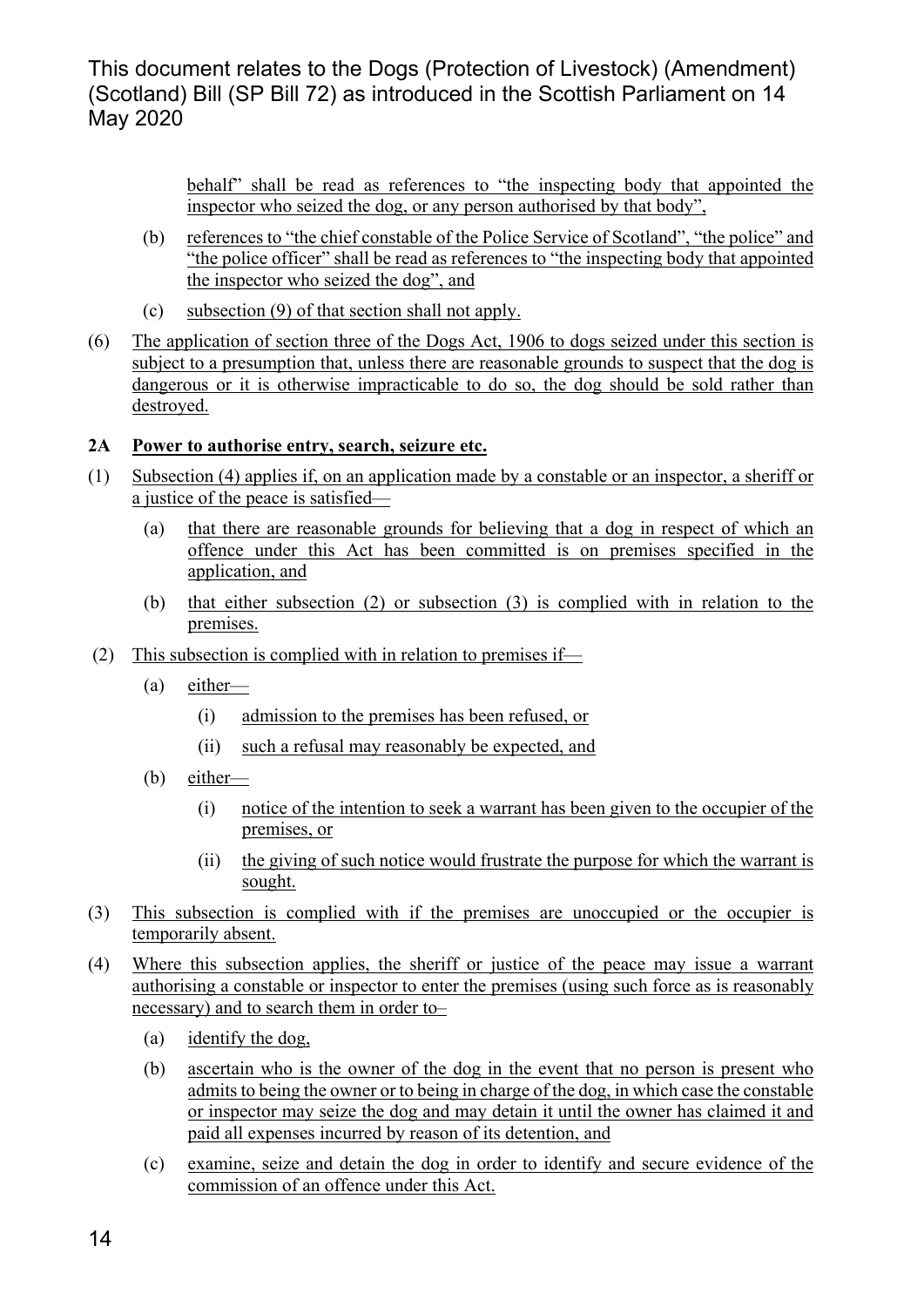- (5) A warrant issued under this section shall be authority for opening lockfast places and may authorise persons named in the warrant, or persons carrying out roles specified in the warrant, to accompany a constable or inspector who is executing it.
- (6) A constable or an inspector may, without a warrant, do anything that could be authorised by a warrant under subsection (4) if it appears that delay would frustrate the purpose for which the search is to be carried out.
- (7) Subsection (6) does not apply in relation to domestic premises.
- (8) Subsection (3) or, as the case may be, subsection (5) of section 2 of this Act shall apply to any dog seized by a constable or inspector under subsection (4)(b) of this section as if the dog had been seized by a police officer or an inspector under subsection (2) of that section.
- (9) Subsection (4) or, as the case may be, subsection (5) of section 2 of this Act shall apply to any dog seized by a constable or inspector under subsection (4)(c) of this section as if the dog had been seized by a police officer or an inspector under subsection (2A) of that section.<sup>11</sup>

#### **2B Power to have dog examined**

 Where a dog has been seized by a constable or inspector under section 2(2A) or section  $2A(4)(c)$  of this Act, the constable or inspector may, without prejudice to any other power and whether or not in the presence of the owner or person in charge of the dog, arrange for the dog to be examined by a veterinary surgeon, and for the veterinary surgeon to take samples from the dog, for the purposes of identifying and securing evidence of the commission of an offence under this Act.

#### **2C Authorisation of inspecting bodies and appointment of inspectors**

- (1) The Scottish Ministers may by regulations authorise one or more persons, organisations or bodies to appoint inspectors for the purposes of this Act.
- (2) An inspecting body may appoint an employee or officer of that inspecting body as an inspector for the purposes of this Act.
- (3) Before appointing a person, organisation or body as an inspecting body, the Scottish Ministers must first consult that person, organisation or body on the proposed appointment.

#### **2D Liability of inspecting bodies and inspectors**

(1) An inspecting body incurs no civil or criminal liability for anything an inspector appointed by that inspecting body does in purported exercise of any functions conferred on the inspector by a provision of this Act, where the inspector acts on reasonable grounds and in

#### **2A Power of justice of the peace to authorise entry and search**

If on an application made by a constable a justice of the peace is satisfied that there are reasonable grounds for believing—

1

<sup>&</sup>lt;sup>11</sup> Currently reads:

 <sup>(</sup>a) that an offence under this Act has been committed; and

 <sup>(</sup>b) that the dog in respect of which the offence has been committed is on premises specified in the application, he may issue a warrant authorising a constable to enter and search the premises in order to identify the dog.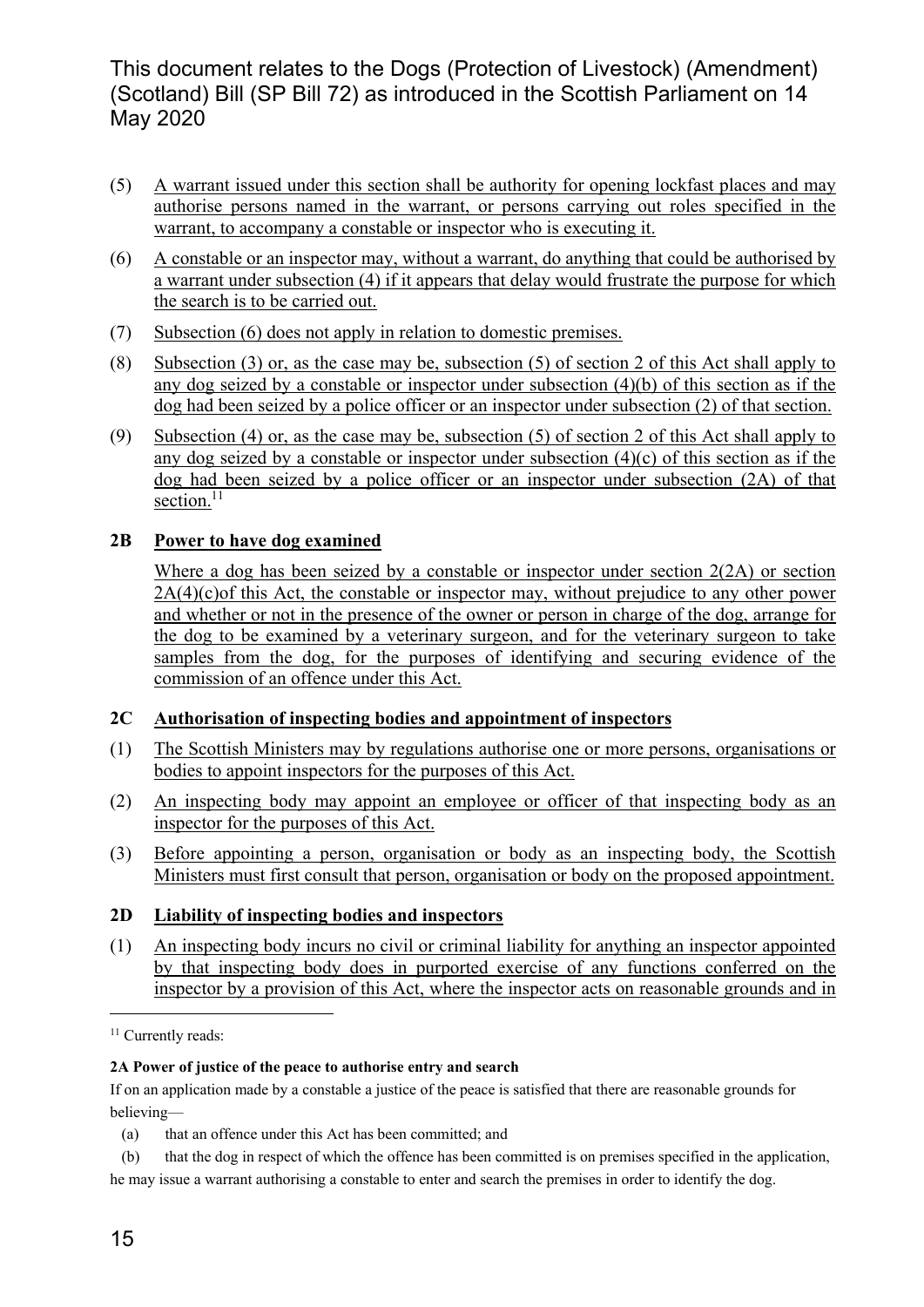good faith.

- (2) An inspector incurs no civil or criminal liability for anything the inspector does in purported exercise of any functions conferred on the inspector by a provision of this Act, where the inspector acts on reasonable grounds and in good faith.
- (3) Nothing in this section affects any liability of any other person in respect of any thing done.

#### **3 Interpretation and supplementary provisions**

(1) In this Act—

 *"agricultural land"* means land used as arable, meadow or grazing land, or for the purpose of poultry farming, pig farming, the raising of game birds, market gardens, allotments, nursery grounds or orchards;  $[\dots]^{12}$ 

 *"assistance dog"* has the meaning given by section 173(1) of the Equality Act 2010;

 *"inspecting body"* means any person, organisation or body authorised by regulations under section 2C(1);

 *"inspector"* means a person appointed under section 2C(2);

 *"livestock"* means cattle, sheep, goats, swine, horses, camelids, ostriches, farmed deer, enclosed game birds or poultry, and for the purposes of this definition *"cattle"* means bulls, cows, oxen, buffalo, heifers or calves, *"horses"* includes donkeys and mules, "*farmed deer"* means deer of any species which are on agricultural land enclosed by a deer-proof barrier and kept by way of business for the primary purpose of meat production, *"enclosed game birds"* means any pheasant, partridge, grouse (or moor game), black (or heath) game or ptarmigan that are being kept enclosed prior to their release for sporting purposes, and *"poultry"* means domestic fowls, turkeys, geese or ducks; and  $13$ 

 "*veterinary surgeon*" means a person registered in the register of veterinary surgeons, or the supplementary veterinary register, kept under the Veterinary Surgeons Act 1966 (c.36).

- (2) In this Act the expression *"the Minister"* as respects England and Wales means the Minister of Agriculture and Fisheries and as respects Scotland means the Secretary of State.
- (3) The power of the Minister to make orders under subsection (5) of section one of this Act shall be exercisable by statutory instrument and shall include power, exercisable in the like manner, to vary or revoke any such order.
- (4) The Scottish Ministers may by regulations amend the definitions in subsection (1).
- (5) Regulations under section  $2C(1)$  or subsection (4) of this section are subject to the negative procedure.
- **4 Short title and extent**

 $\overline{a}$ 

<sup>&</sup>lt;sup>12</sup> Currently reads: and

<sup>&</sup>lt;sup>13</sup> Currently reads: "livestock" means cattle, sheep, goats, swine, horses, or poultry, and for the purposes of this definition "cattle" means bulls, cows, oxen, heifers or calves, "horses" includes asses and mules, and "poultry" means domestic fowls, turkeys, geese or ducks.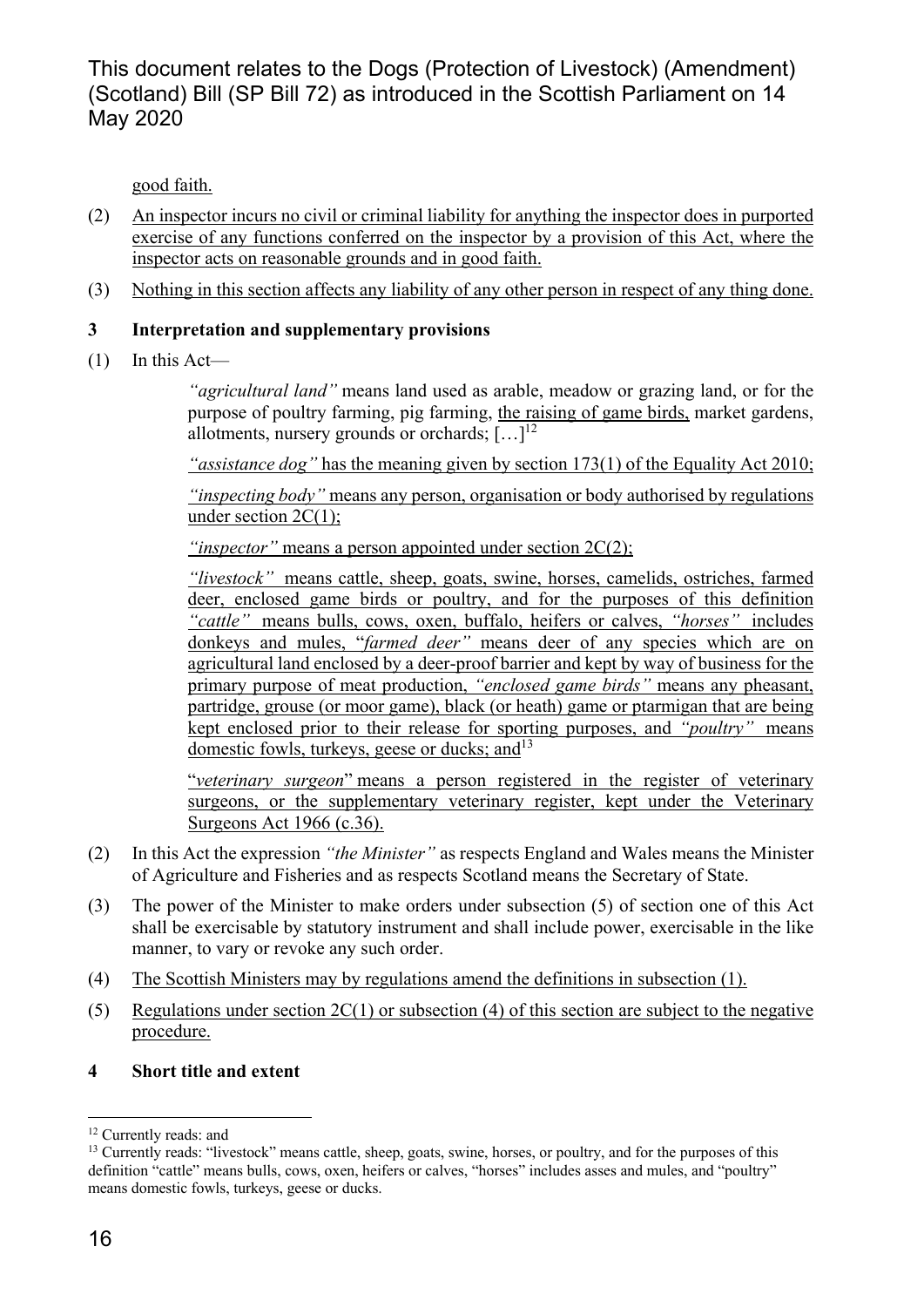- (1) This Act may be cited as the Dogs (Protection of Livestock) Act, 1953.
- (2) This Act shall not extend to Northern Ireland.

#### **Annexe B: Section 129 of the Civic Government (Scotland) Act 1982 (as it would be amended by section 8 of the Bill)**

#### **Note: Text shown underlined is text added or substituted by the Bill.**

#### 129 Killing of or injury to dogs attacking or worrying livestock<sup>14</sup>

- (1) In any civil proceedings in respect of the death of or injury to a dog it shall be a defence to prove—
	- (a) that the person alleged to have killed or injured the dog acted for the protection of any livestock and was a person entitled to act for the protection of that livestock; and
	- (b) that within forty-eight hours of the killing or injury notice thereof was given by him or on his behalf at a police station or to a constable.
- (2) For the purposes of this section a person is entitled to act for the protection of any livestock if, and only if—
	- (a) the livestock or the land on which it is belongs to him or to any person under whose express or implied authority he is acting; and
	- (b) the circumstances are not such that the livestock was killed or injured on land on to which it had strayed and either the dog belonged to the occupier or its presence on the land was authorised by the occupier.
- (3) Subject to subsection (4) of this section, a person killing or causing injury to a dog shall be deemed for the purpose of this section to act for the protection of any livestock if, and only if, either—
	- (a) the dog is attacking or worrying or is about to attack or worry the livestock and there are not other reasonable means of ending or preventing the attacking or worrying; or
	- (b) the dog has been attacking or worrying livestock, has not left the vicinity and is not under the control of any person and there are no practicable means of ascertaining to whom it belongs.
- (4) For the purposes of this section the conditions stated in either of the paragraphs of the preceding subsection shall be deemed to have been satisfied if the person alleged to have killed or injured the dog believed that the condition was satisfied and had reasonable ground for that belief.
- (5) For the purposes of this section—
	- (a) an animal belongs to any person if he owns it or has it in his charge;
	- (b) land belongs to any person if he is the occupier thereof;

1

<sup>14</sup> Currently reads: **Killing of or injury to dogs worrying livestock**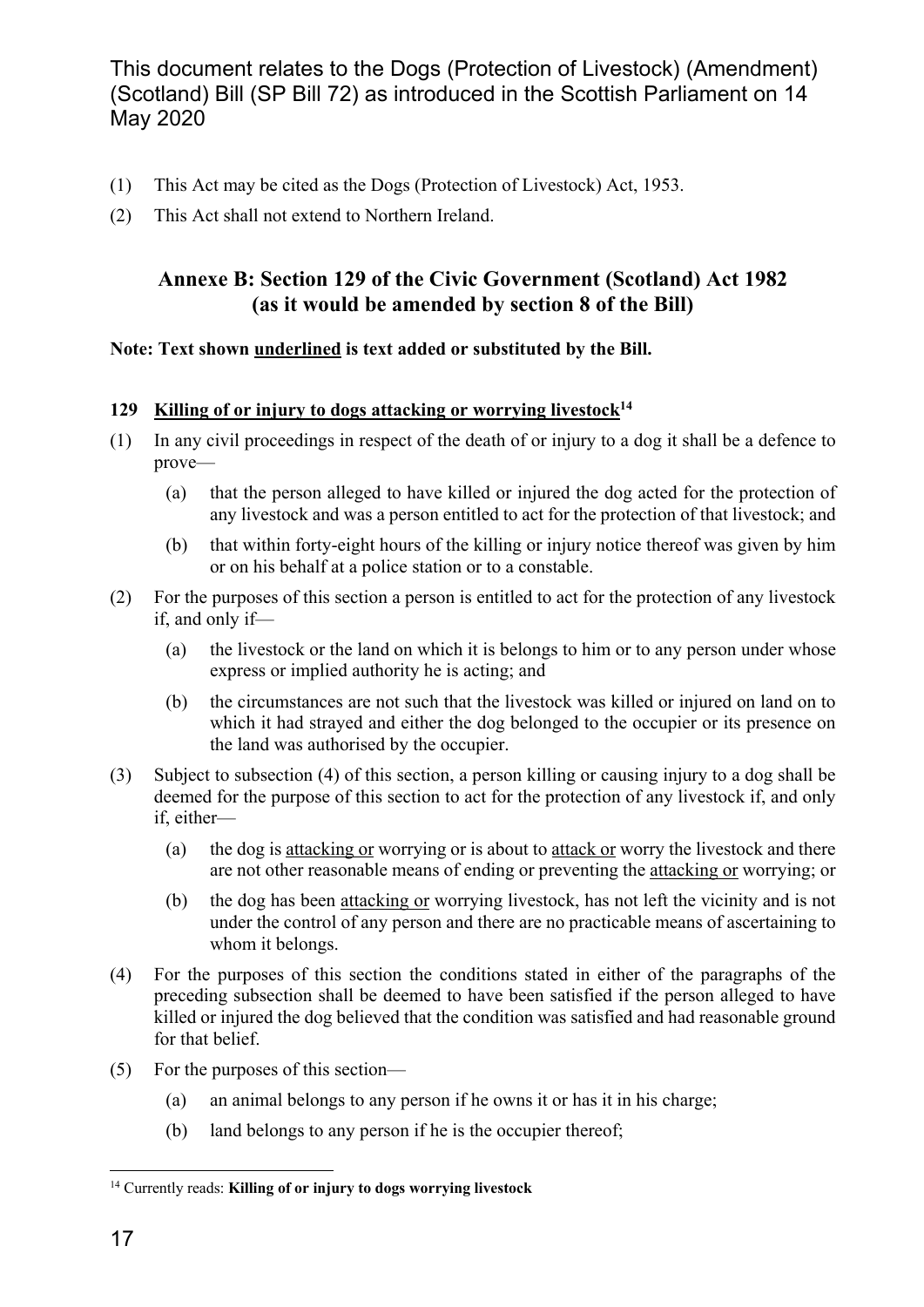- (c) "livestock" has the same meaning as in section 3(1) of the Dogs (Protection of Livestock) Act 1953; and  $15$
- (d) "worrying" has the same meaning as in section 1(2) of the Dogs (Protection of Livestock) Act 1953.<sup>16</sup>.

#### **Annexe C: Section 3 of the Dogs Act 1906**

**Note: In the case of a dog seized by a police officer under section 2(2) of the 1953 Act, subsections (4) to (9) of this section apply. In the case of a dog seized by a police officer under section 2(2A), subsections (2) to (9) apply, but the text shown in square brackets (in subsection (4)) is to be disregarded. In the case of a dog seized by an inspector under section 2(2), subsections (4) to (8) apply, but the text in** *italics* **is to be read as shown in the footnotes. In the case of a dog seized by an inspector under section 2(2A), subsections (2) to (8) apply, but the text shown in square brackets (in subsection (4)) is to be disregarded and the text in** *italics* **is to be read as shown in the footnotes. (See 3(5) of the Bill.)** 

#### **3 Seizure of stray dogs**

- (1) Where a police officer has reason to believe that any dog found in a road or place of public resort or on any other land or premises is a stray dog, he may seize the dog and may detain it until the owner has claimed it and paid all expenses incurred by reason of its detention.
- (1A) The powers under subsection (1) above shall not be exercised in relation to any dog found on any land or premises other than in a road or place of public resort unless the owner of the land or premises or person having the right of possession thereof has consented to such exercise.
- (1B) In subsections (1) and (1A) above "road" has the same meaning as in the Roads (Scotland) Act 1984.
- (2) Where any dog so seized wears a collar having inscribed thereon or attached thereto the address of any person, or the owner of the dog is known, *the chief officer of police, or any person authorised by him in that behalf<sup>17</sup>*, shall serve on the person whose address is given on the collar, or on the owner, a notice in writing stating that the dog has been so seized, and will be liable to be sold or destroyed if not claimed within seven clear days after the service of the notice.
- (3) A notice under this section may be served either—
	- (a) by delivering it to the person on whom it is to be served; or
	- (b) by leaving it at that person's usual or last known place of abode, or at the address given on the collar; or

 $\overline{a}$ 

<sup>15</sup> Currently reads: "livestock" means cattle, horses, asses, mules, hinnies, sheep, pigs, goats and poultry, deer not in the wild state and while in captivity, pheasants, partridges and grouse;

<sup>&</sup>lt;sup>16</sup> Currently reads: "poultry" means the domestic varieties of the following that is to say, fowls, turkeys, geese, ducks, guinea-fowls, pigeons and quails.

<sup>&</sup>lt;sup>17</sup> To be read as: the inspecting body that appointed the inspector who seized the dog, or any person authorised by that body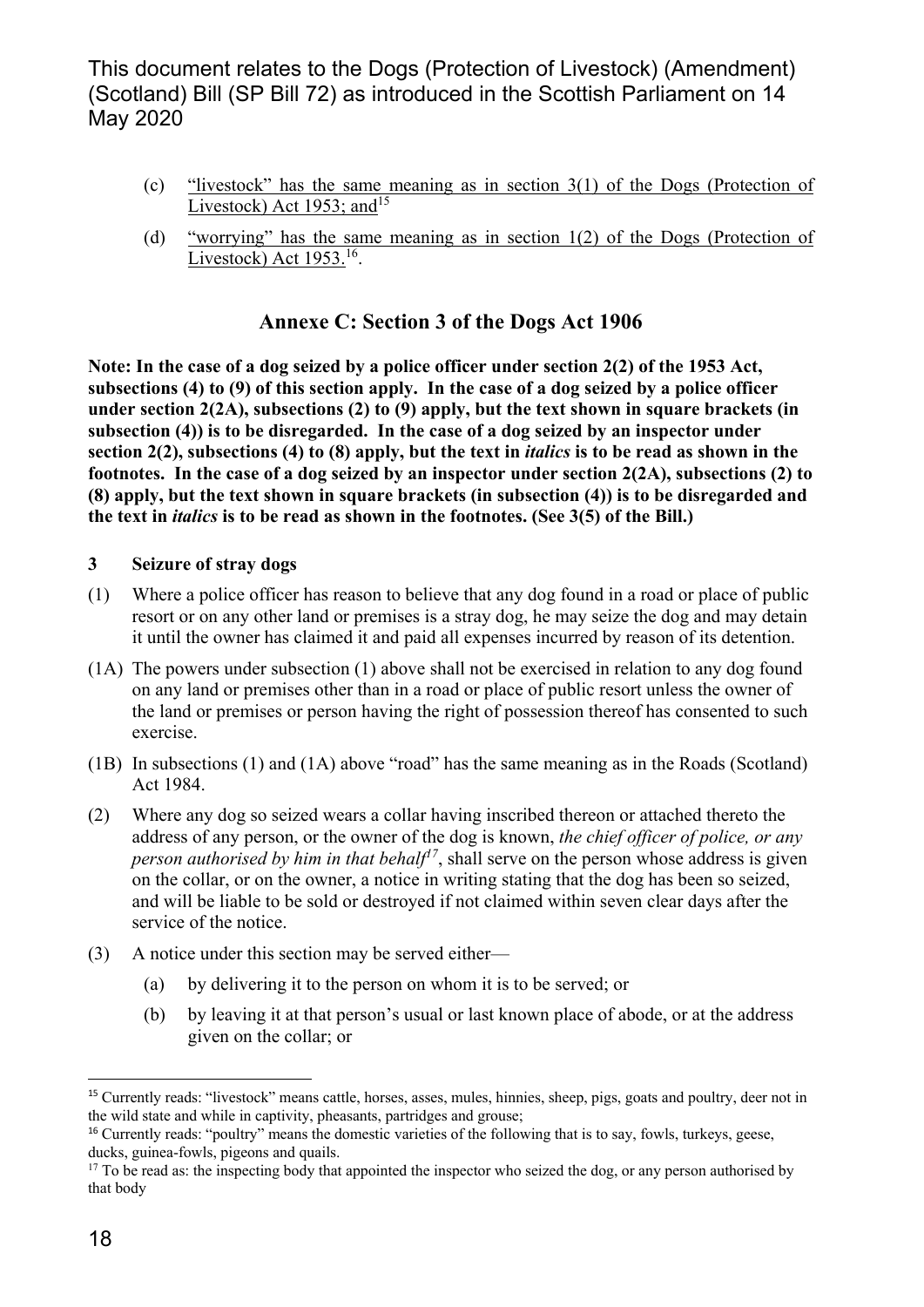- (c) by forwarding it by post in a prepaid letter addressed to that person at his usual or last known place of abode, or at the address given on the collar.
- (4) Where any dog so seized has been detained for seven clear days after the seizure, or, in the case of such a notice as aforesaid having been served with respect to the dog, then for seven clear days after the service of the notice, and the owner has not claimed the dog [and paid all expenses incurred by reason of its detention], *the chief officer of police, or any person authorised by him in that behalf*, 18 may cause the dog to be sold or destroyed in a manner to cause as little pain as possible.
- (5) No dog so seized shall be given or sold for the purposes of vivisection.
- (6) *The chief constable of the Police Service of Scotland19* shall keep, or cause to be kept, one or more registers of all dogs seized under this section which are not transferred to an establishment for the reception of stray dogs. The register shall contain a brief description of the dog, the date of seizure, and particulars as to the manner in which the dog is disposed of, and every such register shall be open to inspection at all reasonable times by any member of the public.
- (7) *The police20* shall not dispose of any dog seized under this section by transferring it to an establishment for the reception of stray dogs unless a register is kept for that establishment containing such particulars as to dogs received in the establishment as are above mentioned, and such register is open to inspection by the public.
- (7A) Where a dog is disposed of under this section to a purchaser in good faith, the sale shall vest the ownership of the dog in the purchaser.
- (8) *The police officer*<sup>21</sup> or other person having charge of any dog detained under this section shall cause the dog to be properly fed and maintained.
- (9) All expenses incurred by the Police Service of Scotland under this section shall be defrayed by the Scottish Police Authority, and any money received by the Police Service of Scotland under this section shall be paid to the Scottish Police Authority.

<sup>1</sup> <sup>18</sup> To be read as: the inspecting body that appointed the inspector who seized the dog, or any person authorised by that body

<sup>&</sup>lt;sup>19</sup> To be read as: the inspecting body that appointed the inspector who seized the dog

<sup>&</sup>lt;sup>20</sup> To be read as: the inspecting body that appointed the inspector who seized the dog

 $21$  To be read as: the inspecting body that appointed the inspector who seized the dog